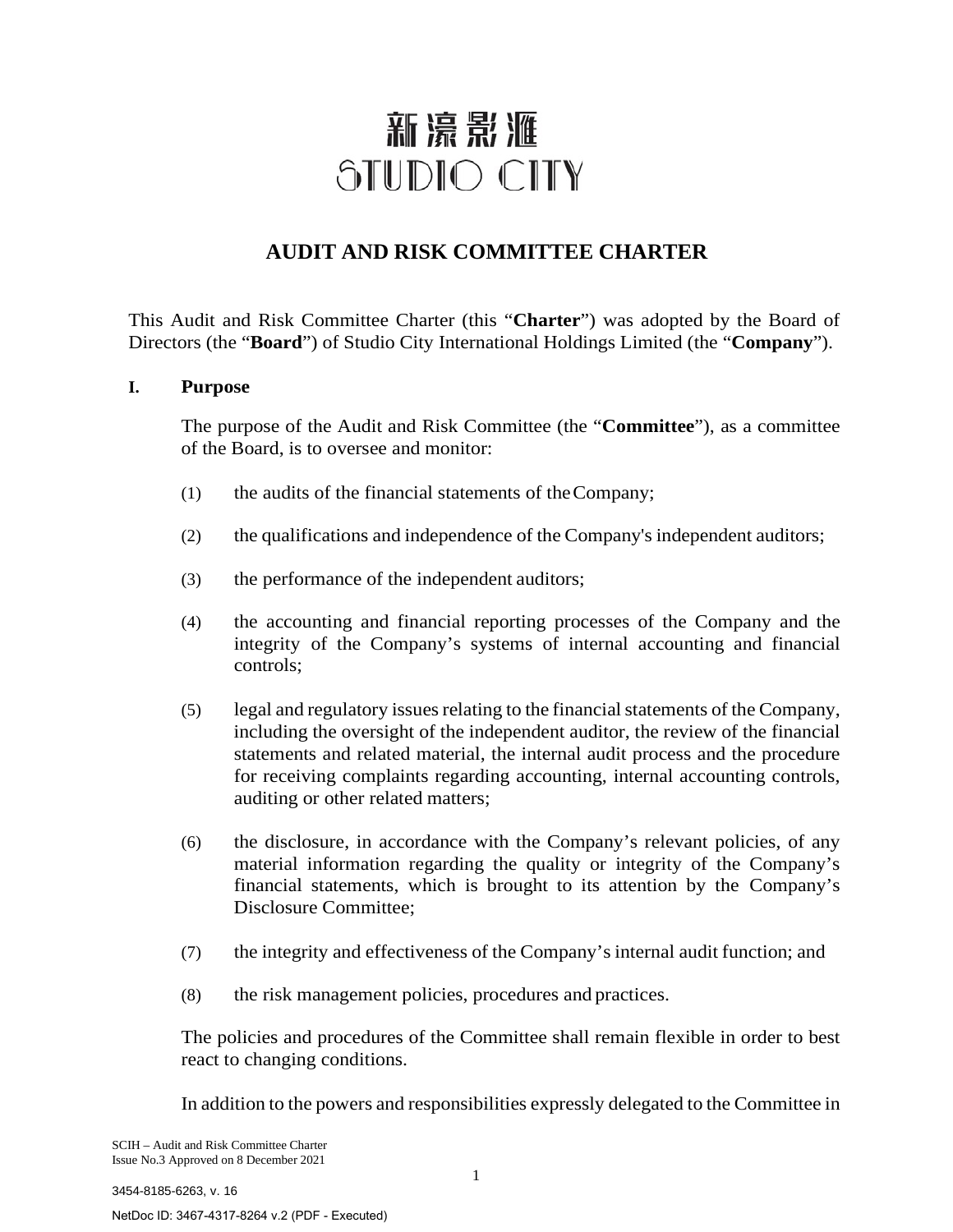this Charter, the Committee may exercise any other powers and carry out any other responsibilities delegated to it by the Board, in relation to matters that the Board believes are appropriate for consideration by the Committee and consistent with this Charter, as amended from time to time, and the Company's Memorandum and Articles of Association, as amended from time to time (the "**Articles**"). The powers and responsibilities delegated by the Board to the Committee in this Charter or otherwise shall be exercised and carried out by the Committee as it deems appropriate without requirement of Board approval, and any decision made by the Committee (including any decision to exercise or refrain from exercising any of the powers delegated to the Committee hereunder) shall be at the Committee's sole discretion.

Notwithstanding the foregoing, the Committee's responsibilities are limited to oversight. It is not the responsibility of the Committee to plan or conduct audits or to determine that the Company's financial statements and disclosure are complete and accurate and in accordance with generally accepted accounting principles and applicable laws, rules and regulations. These are the responsibilities of the Company's management (the "**Management**") and the independent auditor.

Furthermore, auditing literature, particularly Statement of Accounting StandardsNo. 71, defines the term "review" to include a particular set of required procedures to be undertaken by independent auditors. The members of the Committee are not independent auditors, and the term "review" as used in this Charter is not intended to have that meaning and should not be interpreted to suggest that the Committee members can or should follow the procedures required of auditors performing reviews of financial statements.

#### **II. Membership**

The Committee shall consist of independent non-executive directors only. It must comprise at least three members, each of whom, as determined by the Board, (a) satisfies the independence requirements of the New York Stock Exchange ("**NYSE**") for audit committee members and Rule 10A-3(b)(1) under the Securities Exchange Act of 1934 (the "**Exchange Act**") and (b) must be financially literate, as such qualification is interpreted by the Board in its business judgment, or must become financially literate within a reasonable period of time after his or her appointment to the Committee and has experience, in the business judgment of the Board, that would be helpful in addressing the matters delegated to the Committee.

In addition, each Committee member must satisfy the Board that he/she is be able to read and understand fundamental financial statements, including a company's balance sheet, income statement and cash flow statement. Members of theCommittee are not required to be engaged in the accounting and auditing profession and, consequently, some members may not be expert in financial matters, or in matters involving auditing or accounting. However, as required under the NYSE rules, at least one member of the Committee shall have past employment experience in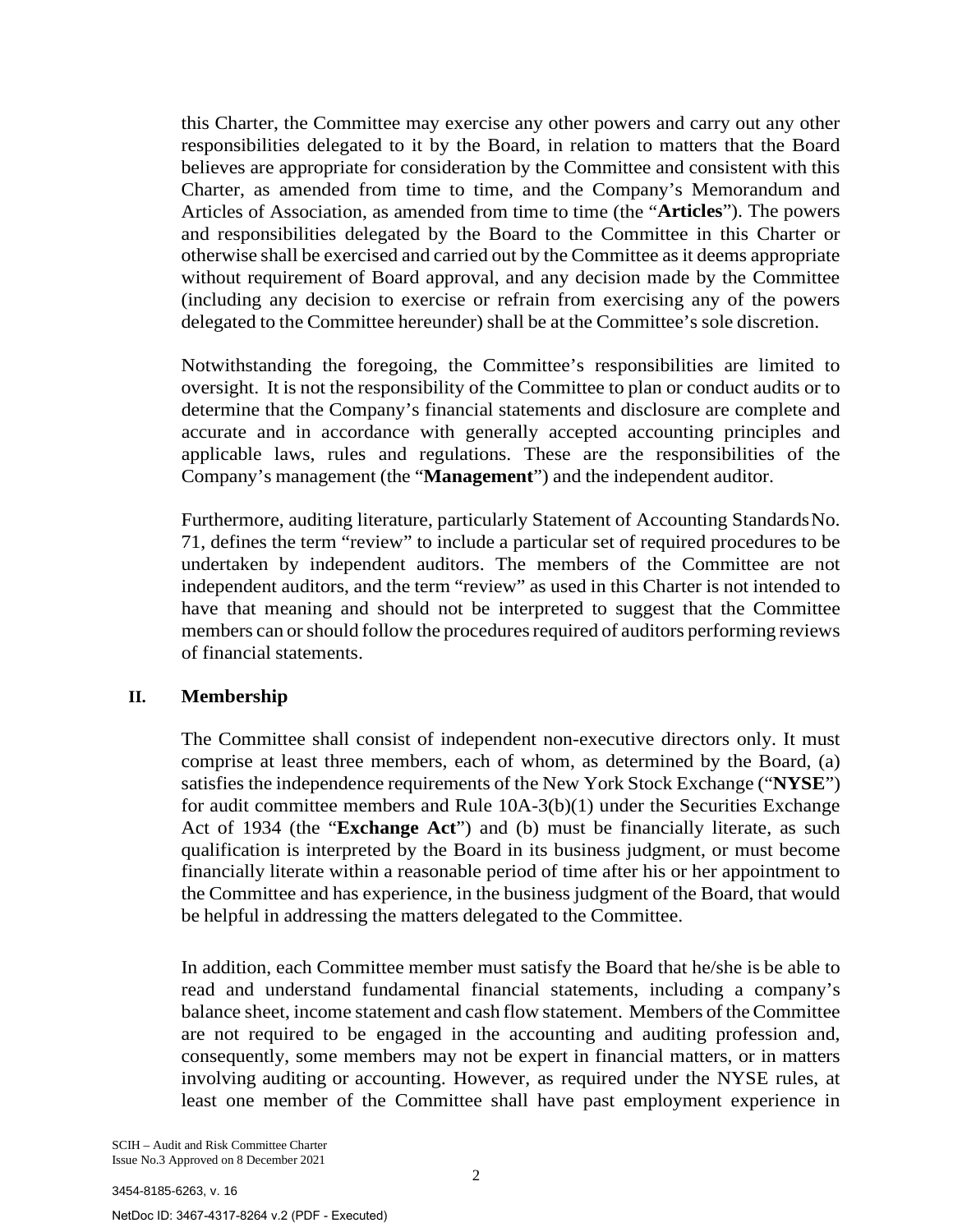finance or accounting, requisite professional certification in accounting, or any other comparable experience or background which results in the individual's financial sophistication, including being or having been a chief executive officer, chief financial officer or other senior officer with financial oversight responsibilities, as determined by the Board. In addition, at least one member of the Committee shall be an "audit committee financial expert" within the definition adopted by the Securities and Exchange Commission (the "**SEC**"). In addition, the Board has in the Corporate Governance Guidelines provided that in the case of the chair (the "**Chair**") of the Committee, special focus shall be on his/her qualifications meeting the definition of "audit committee financial expert" as promulgated by the SEC under the Securities Exchange Act of 1934, as amended ("**Exchange Act**"), as well as his/her extensive experience gained from NYSE or other U.S. listed companies' audit committee. The initial members of the Committee, including the Chair, shall be appointed by the Board and thereafter the members of the Committee, including the Chair of the Committee, shall be appointed by the Board after consideration of the recommendation of the Nominating and Corporate Governance Committee. Members of the Committee shall serve at the pleasure of the Board for such term or terms as the Board may determine. Committee members may be removed from the Committee, with or without cause, by the Board.

No member of the Committee may accept any consulting, advisory or other compensatory fee from the Company other than for service as a member of the Board and its committees.

# **III. Structure and Operations**

The Chair (or in his or her absence, a member designated by the Chair or nominated by the other members of the Committee) shall preside at each meeting of the Committee and set the agenda for each Committee meeting. The Chair shall provide notice of any Committee meetings to each member at least three (3) days prior tothe scheduled date of such meeting and set forth the date, place, and agenda of the meeting. The notice requirements may be waived with the written or oral consents thereon of all of the members. The presence of more than 50% of all members shall constitute a quorum. The affirmative vote of a majority of the members of the Committee participating in any meeting of the Committee is necessary for the adoption of any resolution or other Committee action. The affirmative vote of a majority of the members of the Committee by email is acceptable in certain circumstances designated by the Committee.

The Committee shall have the authority to establish its own rules and procedures for notice and conduct of its meetings so long as they are not inconsistent with any provisions of the Articles or this Charter.

The Committee shall meet at least once during each fiscal quarter and more frequently as the Chair deems desirable. The Committee shall meet separately, periodically, with Management, with the Internal Auditor and Internal Controls Compliance (the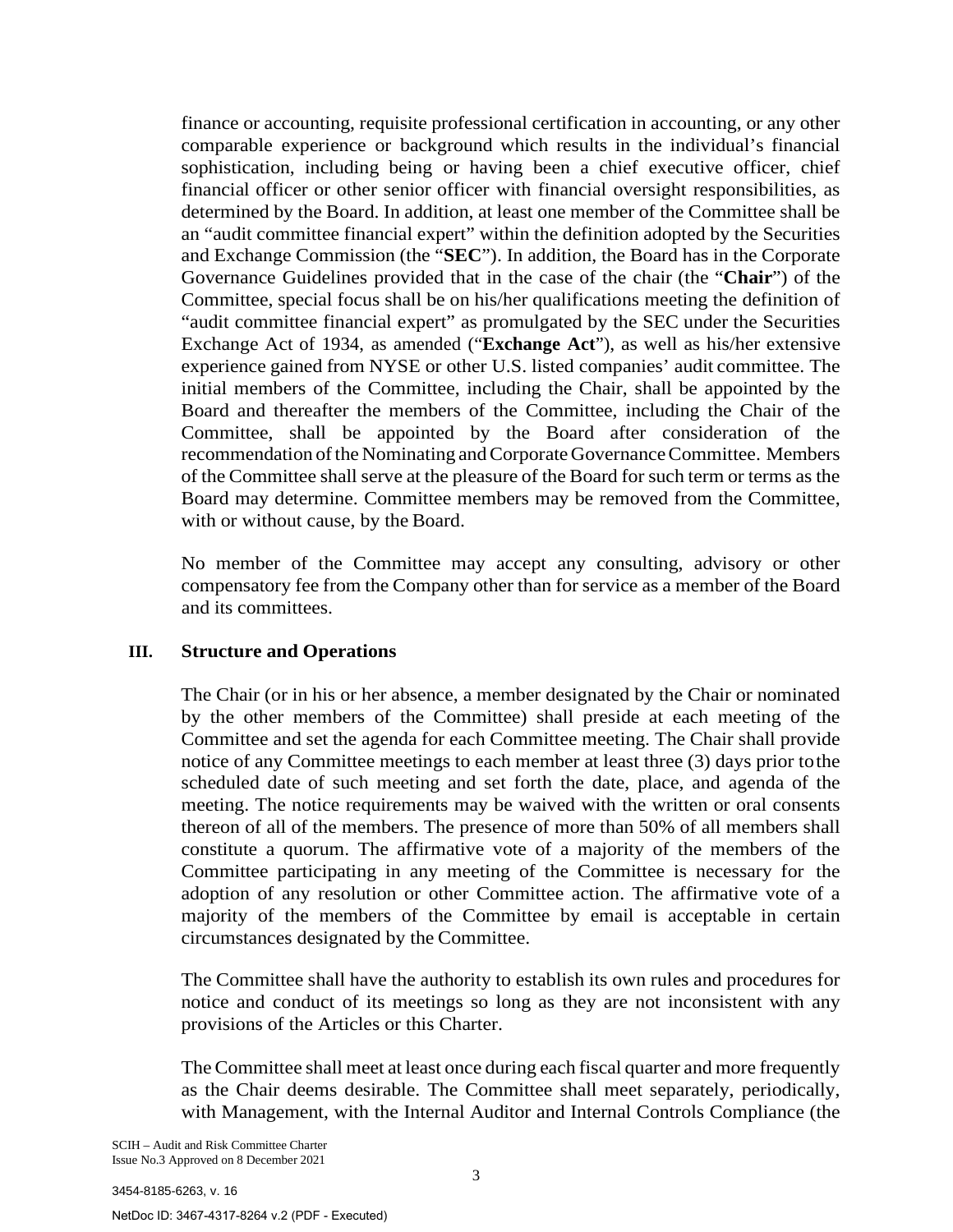"**IA**") and with the independent auditor. A meeting of the Committee may be conducted in person or via telephone conference where all meeting participants can hear one another. Minutes of the meetings shall be kept by a person designated by the Chair. Draft and final versions of the minutes of meetings shall be sent to all Committee members for their comments and records respectively, in both cases within a reasonable time after the meetings.

All non-management directors that are not members of the Committee may attend and observe meetings of the Committee, but shall not participate in any discussion or deliberation unless invited to do so by the Committee, and in any event shall not be entitled to vote. The Committee may, at its discretion, include in its meetings members of Management, representatives of the independent auditor, the IA, any other financial personnel employed or retained by the Company or any other persons whose presence the Committee believes to be necessary or appropriate. Notwithstanding the foregoing, the Committee may also exclude from its meetings any person who is not a Committee member, including, but not limited to, any nonmanagement director that is not a member of the Committee.

# **IV. Duties and Responsibilities**

The Committee's duties and responsibilities shall include each of the items enumerated in this Section IV and such other matters as may from time to time be delegated to the Committee by the Board.

- (A) Interaction with the Independent Auditor
	- (1) *Appointment and Oversight*. The Committee shall be directly responsible for the appointment, re-appointment and retention, the remuneration and terms of engagement and the oversight of the work of the independent auditor engaged (including resolution of any disagreements between Management and the independent auditor regarding financial reporting) for the purpose of preparing or issuing an audit report or related work or performing other audit, review or attest services for the Company, and the independent auditor shall report directly to the Committee. The Committee shall discuss with the independent auditor the nature and scope of the audit and reporting obligations, before the audit commences. The Committee shall be primarily responsible for making recommendation to the Board on the removal, resignation or dismissal of the independent auditor and dealing with any questions of its resignation or dismissal. The Committee shall consider a tendering process for the appointment of the independent auditor every five (5) years and shall undertake a performance evaluation of the independent auditor on an annual basis, in such manner as the Committee deemsappropriate.
	- (2) *Pre-Approval of Services*. The Committee shall be responsible for developing and implementing policy on the engagement of an independent auditor to supply audit and non-audit services. The Committee should report to the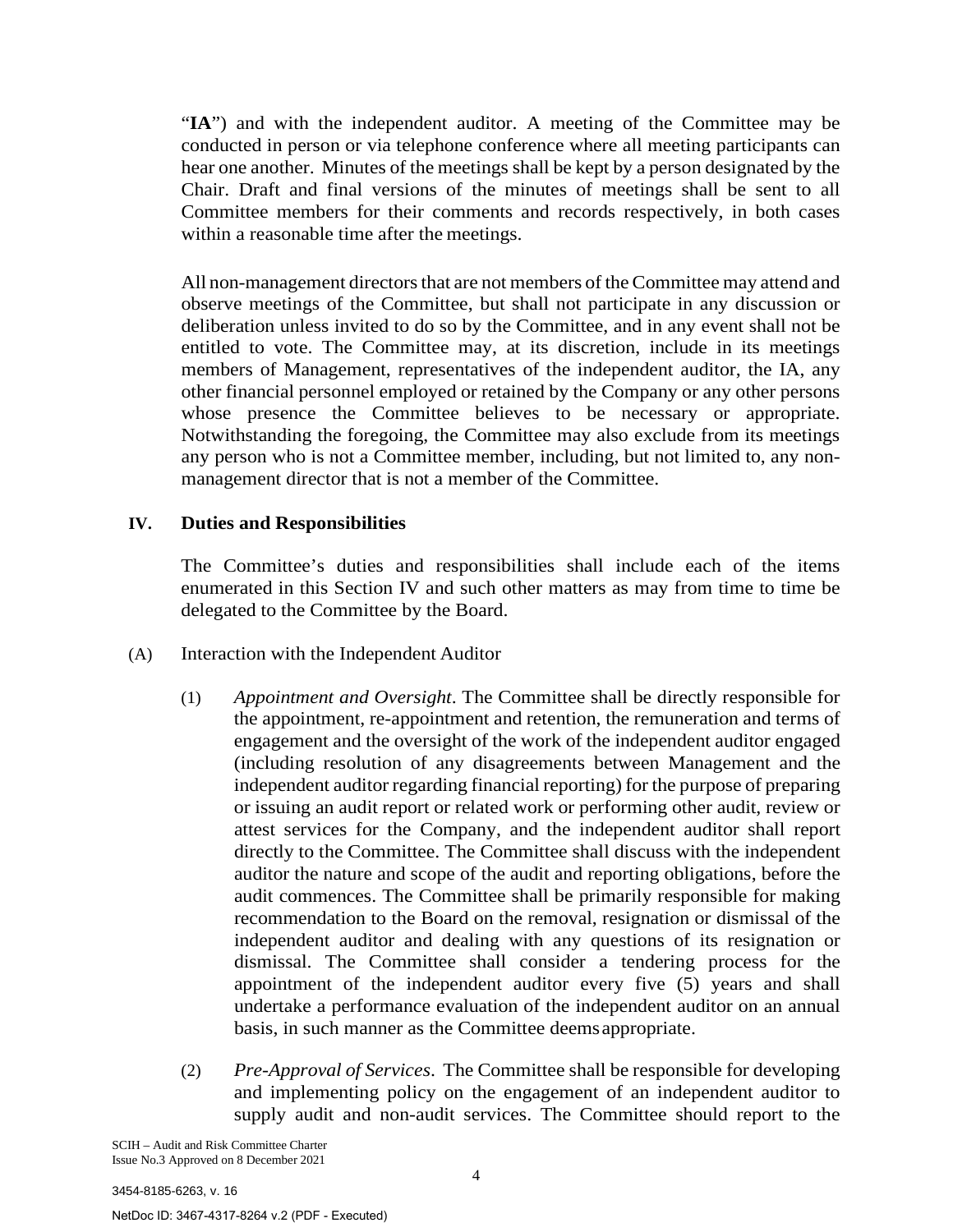Board, identifying only matters in respect of which it considers that action or improvement is needed and making recommendations as to the steps to be taken. Before the independent auditor is engaged by the Company or its subsidiaries to render audit or non-audit services, the Committee shall preapprove the engagement. For this purpose, the independent auditor should include any entity that is under common control, ownership or management with its audit firm or any entity that a reasonable and informed third party having knowledge of all relevant information would reasonably conclude as part of its audit firm nationally or internationally. Committee pre-approval of audit and non-audit services will not be required if the engagement for the services is entered into pursuant to pre-approval policies and procedures established by the Committee regarding the Company's engagement of the independent auditor, provided the policies and procedures are detailed as to the particular service, the Committee is informed of each service provided and such policies and procedures do not include delegation of the Committee's responsibilities under the Exchange Act to Management. The Committee may delegate to one or more designated members of the Committee the authority to grant pre-approvals, provided such approvals are presented to the Committee at a subsequent meeting. If the Committee elects to establish pre-approval policies and procedures regarding non-audit services, the Committee must be informed of each non-audit service provided by the independent auditor. Committee pre-approval of non-audit services (other than review and attest services) also will not be required if such services fall within available exceptions established by the SEC. The Committee shall have the sole authority to approve any compensation payable by the Company for any approved audit or non-audit services to any such independent auditor, including the fees, terms and conditions for the performance of such services.

- (3) *Independence of Independent Auditor.* The Committee shall, at least annually, review and monitor the quality control procedures, the independent auditor's independence, the objectivity and the effectiveness of the audit process in accordance with applicable standards and the experience and qualifications of the independent auditor's senior personnel that are providing audit services to the Company*.* In conducting its review, the Committee shall, at least annually:
	- (a) Obtain a written report by the independent auditor describing, to the extent permitted under applicable auditing standards:
		- (i) the independent auditor's internal quality-control procedures;
		- (ii) any material issues raised by the most recent quality-control review, or peer review, of the independent auditor, or by any inquiry or investigation by governmental or professional authorities, within the preceding five (5) years, respecting one or more independent audits carried out by the independent auditor,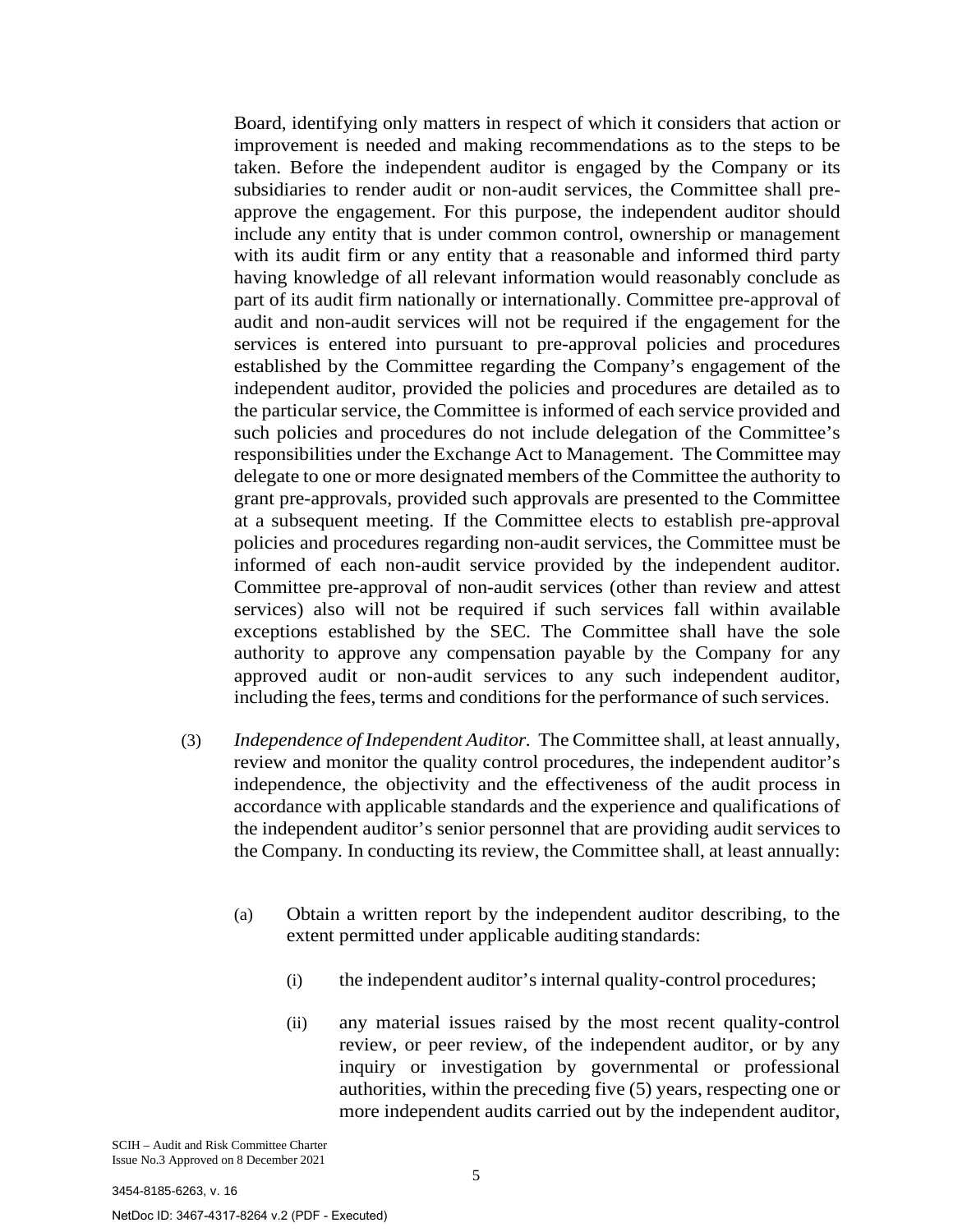and any steps taken to deal with any such issues; and

- (iii) all relationships between the independent auditor and the Company or individuals in financial reporting oversight roles at the Company that may reasonably be thought to bear on the independent auditor's independence; and
- (b) Review the foregoing report and the independent auditor's work throughout the year and evaluate the independent auditor's qualifications, performance and independence, including a review and evaluation of the lead partner on the independent auditor's engagement with the Company, and present its conclusions to the Board and, if so determined by the Committee, recommend that the Board take additional action to satisfy itself of the qualifications, performance and independence of the independent auditor.
- (c) The Committee has the responsibility to ensure the independence of the outside auditor of the Company and shall ensure that such independent auditor prepare and deliver, at least annually, a written statement delineating all relationships between the independent auditor and the Company, consistent with the U.S. Independence Standards Board Standard 1. The Committee shall actively engage in a dialogue with the independent auditor with respect to any disclosed relationships or services that, in the view of the Committee, may impact the objectivity and independence of the independent auditor. If the Committee determines that further inquiry is advisable, the Committee shall take appropriate action in response to the independent auditor's report to satisfy itself of the auditor's independence.
- (d) The Committee shall confirm with the independent auditor that the independent auditor is in compliance with the partner rotation requirements established by the SEC and shall consider whether, in order to assure continuing auditor independence, there should be regular rotation of the audit firm itself. The Committee shall present its conclusions with respect to the independent auditor to the full Board.
- (e) The Committee shall, if applicable, consider whether the independent auditor's provision of any permitted information technology services or other non-audit services to the Company is compatible with maintaining the independence of the independentauditor.
- (f) Establish policies for the hiring of employees and former employees of the independent auditors.
- (4) *Conduct of Audit.* The Committee shall annually obtain from theindependent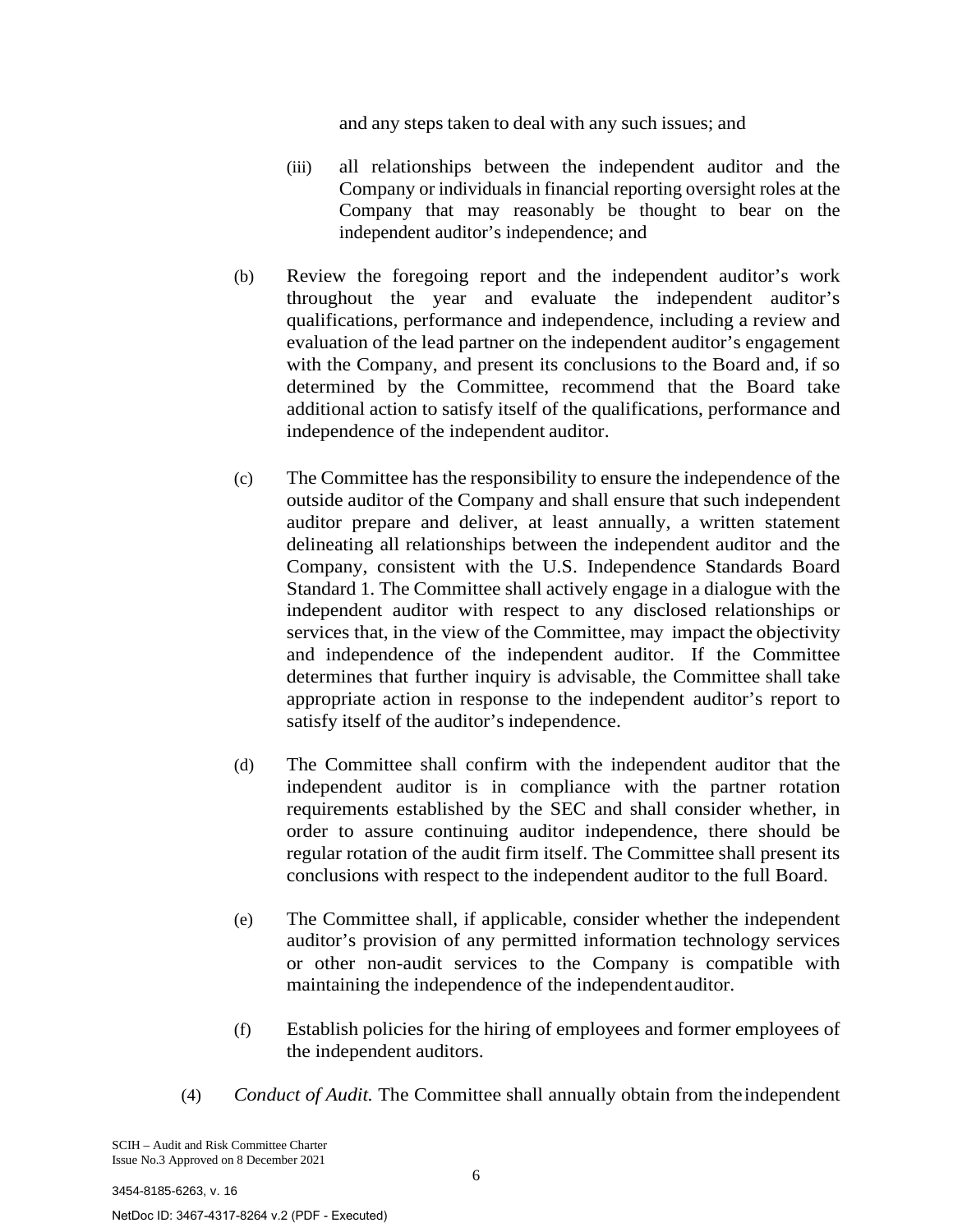auditor written assurance that the audit was conducted in a manner consistent with Section 10A of the Exchange Act.

- (B) Financial Statements and Audit
	- (1) *Meetings with Management, the Independent Auditor and the IA*.
		- (a) The Committee shall review the Company's financial and accounting policies and practices and any changes thereto.
		- (b) The Committee shall meet with the Company's auditor at least twice a year and discuss with the independent auditor the nature and scope of the audit. The Committee shall meet with Management, the independent auditor and the IA in connection with each annual audit to discuss the nature and scope of the audit, the procedures to be followed, the reporting obligations and the staffing of the audit before the audit commences.
		- (c) The Committee shall review and discuss with Management and the independent auditor any material off-balance sheet transactions, arrangements, obligations (including contingent obligations) and other relationships of the Company with unconsolidated entities of which the Committee is made aware that do not appear on the financial statements of the Company and that may have a material current or future effect on the Company's financial condition, results of operations, liquidity, capital expenditures, capital resources or significant components of revenues or expenses. The Committee shall monitor the integrity of financial statements of the Company and the Company's annual reports and accounts and quarterly reports, review and discuss the annual audited financial statements and reports, quarterly reports, and significant financial reporting judgments contained therein with Management, including reviewing the Company's specific disclosures under "Management's Discussion and Analysis of Financial Condition and Results of Operations". During such review, the Committee shall focus on any changes in accounting policies and practices, major judgmental areas, significant adjustments resulting from audit, the going concern assumptions and any qualifications, compliance with accounting standards, and compliance with other legal requirements in relation to financial reporting. The members of the Committee must liaise with the Board and senior Management and the Committee must meet, at least twice a year, with the independent auditor. The Committee shall also consider any significant or unusual items that are, or may need to be, reflected in such reports and accounts and must give due consideration to any matters that have been raised by the Company's staff responsible for accounting and financial reporting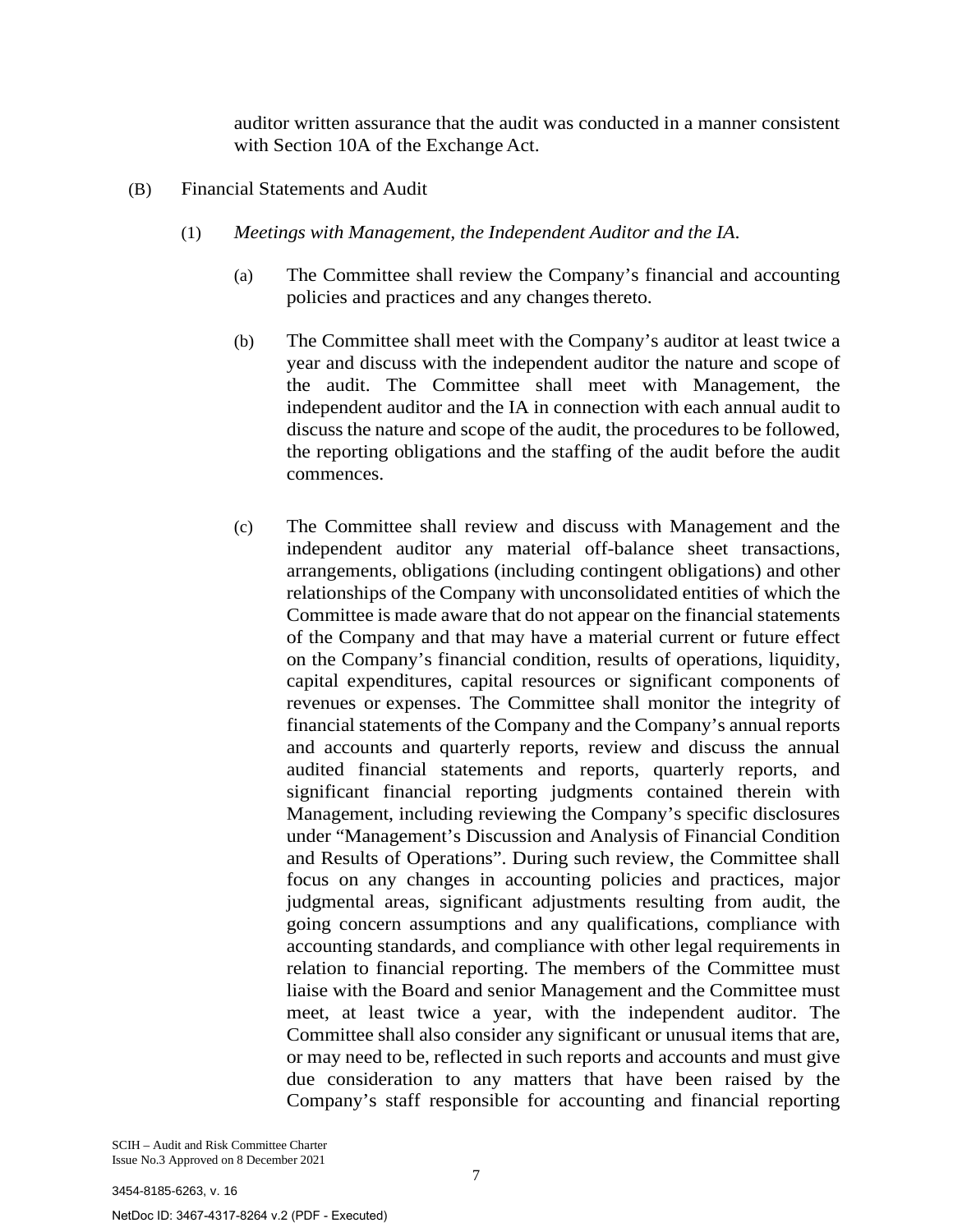function, compliance officer or auditors.

- (d) The Committee shall review, and discuss as appropriate with Management, the IA and the independent auditor, each management representation letter prior to its finalization and submission to the independent auditor, and the report of the independent auditor required by Section 10A(k) of the Exchange Act.
- (2) *Separate Meetings with the Independent Auditor*. The Committee shall review and discuss with Management and the independentauditor:
	- (a) prior to the annual audit, the scope, planning and staffing of the annual audit;
	- (b) the matters required to be discussed by the U.S. Statement on Auditing Standards 1301, as it may be modified or supplemented, relating to the conduct of the audit;
	- (c) significant issues regarding accounting and auditing principles and practices and financial statement presentations, including all critical accounting policies and estimates, any significant changes in the Company's selection or application of accounting principles, significant or unusual items to be reflected in the report and accounts and any significant issues and findings as to the adequacy of the Company's internal controls, any audit problems or difficulties and Management's response and any special audit steps adopted in light of material control deficiencies and any major investigations of internal control matters; analyses prepared by Management and/or the independent auditor setting forth significant financial reporting issues and judgments made in connection with the preparation of the financial statements, including analyses of the effects of alternative U.S. GAAP methods on the financial statements;
	- (d) the effect of regulatory and accounting initiatives, as well as offbalance sheet structures, on the financial statements;
	- (e) any significant changes to the Company's auditing and accounting principles and practices suggested by the independent auditor, internal audit personnel or Management;
	- (f) Management's internal control report prepared in accordance with rules promulgated by the SEC pursuant to Section 404 of the Sarbanes- Oxley Act;
	- (g) any material queries raised by the independent auditor to Management in respect of the accounting records, financial accounts or systems of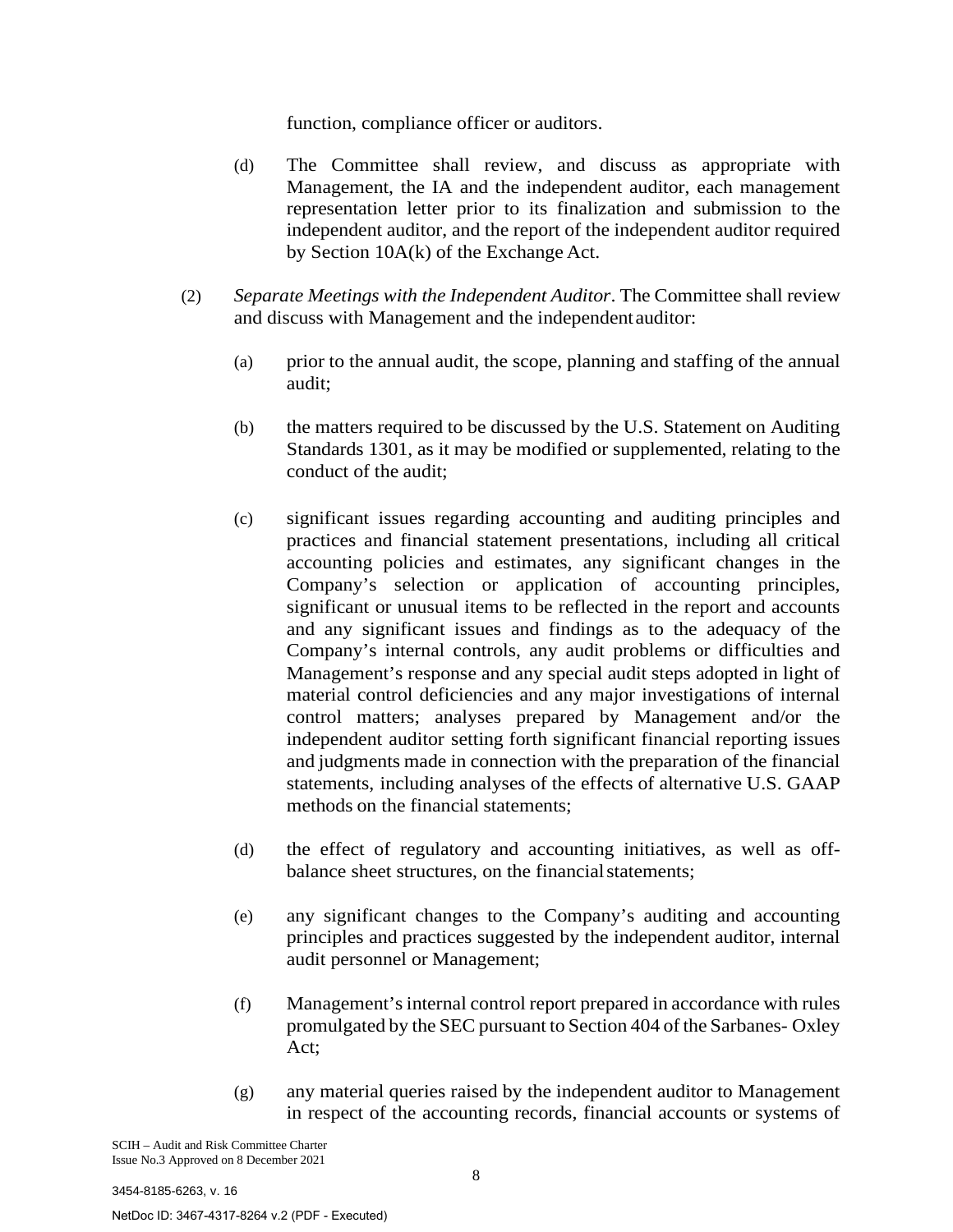#### control and Management's response; and

(h) all other material written communications between the independent auditor and Management, such as any management letter, management representation letter, reports on observations and recommendations on internal controls, independent auditor's engagement letter, independent auditor's independence letter, schedule of unadjusted audit differences and a listing of adjustments and reclassifications not recorded, if any. The Committee shall ensure that the Board will provide a timely response to the issues raised in the independent auditor's management letter.

The Committee shall obtain from the independent auditor assurances that the independent auditor did not detect or otherwise become aware of any illegal acts at the Company that the independent auditor would have been required to investigate pursuant to Section 10A(b) of the Exchange Act.

- (3) *Recommendation to Include Financial Statements in Periodic Filings*.
	- (a) Company's Annual Report

The Committee shall, based on the review and discussions in paragraph (B)(1) above, and based on the disclosures received from the independent auditor regarding its independence and discussions with the auditor regarding such independence pursuant to paragraph  $(A)(3)$ above, determine whether to recommend to the Board that the audited financial statements be included in the Company's Annual Report on Form 20-F for the fiscal year subject to the audit; and

(b) Periodic filings of Melco International Development Ltd. ("**Melco International**")

In relation to theprovision of the Company's financial information by the Company to Melco Resorts & Entertainment Limited ("**Melco**") which will share such information with Melco International to enable it to prepare the consolidated group account of Melco International, the Committee shall receive reports from Management on the content and scope of the Company's financial information and management representation letter (if required) provided through Melco to Melco International from time to time for use in the preparation of the periodic filings of Melco International.

The Committee may delegate to one or more designated members of Management the power to authorize the provision of the Company's financial information to Melco.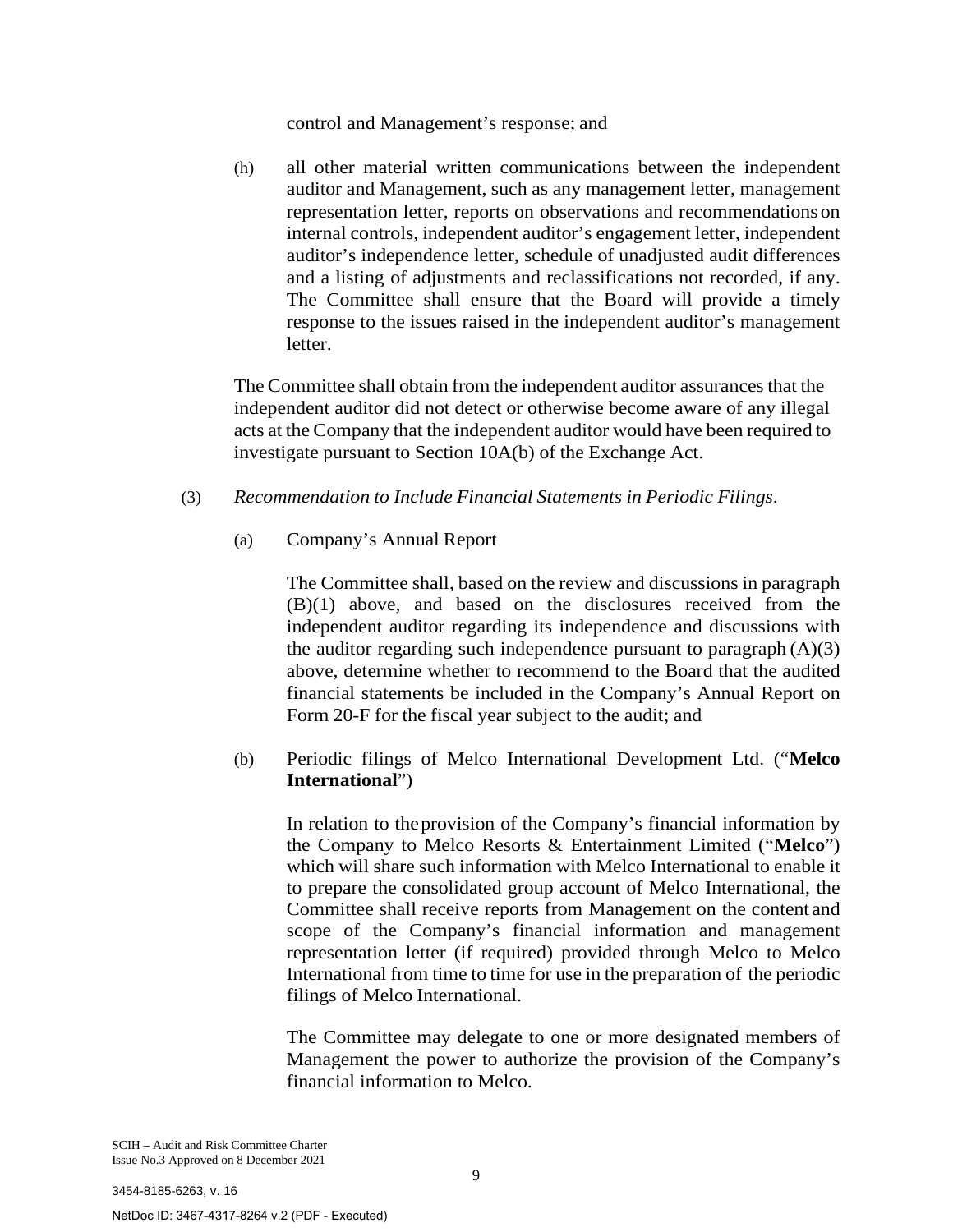# (C) Internal Audit

- (1) *Appointment and Oversight*. The Committee shall review the appointment and termination of senior internal audit personnel, and review all significant reports to Management and findings of major investigations of internal control matters prepared by internal audit personnel, and Management's responses. The Committee shall undertake a performance evaluation of Internal Audit annually, in such manner as the Committee deems appropriate, and should report the results of its performance evaluation to the Chair.
- (2) *Role and Responsibilities.* The Committee shall approve the Internal Audit Charter, which shall define the role and responsibilities of the internal audit function. The Committee shall annually review and reassess the adequacy of the Internal Audit Charter and recommend to the Board for approval such changes as the Committee believes are appropriate. The Committee shallalso ensure co-ordination between the internal and external auditors, and to ensure that the internal audit function is adequately resourced and has appropriate standing within the Company, and to review and monitor the effectiveness of the internal audit function.
- (3) *Audit Plan.* The Committee shall approve the annual audit plan. Any significant amendments to such plan after the Committee has given its approval shall be re-submitted to the Committee for its approval.
- (4) *Separate Meetings with the IA.* The Committee shall meet periodically with the IA to discuss the responsibilities, budget and staffing of the Company's internal audit function and any issues that the IA believes warrant the Committee's attention. The Committee shall discuss with the IA any significant reports to Management prepared by the IA and any responses from Management.
- (D) Risk Management
	- (1) *Policies and procedures.* The Committee shall assess senior Management's policies and procedures to identify, accept, mitigate, allocate or otherwise manage various types of risks and recommend to the Board such policies and procedures for approval. The Committee shall obtain at least annually from Management, an evaluation of such policies and procedures in light of developments in the Company's business and provide its recommendation to the Board for approval of any changes proposed.
	- (2) *Oversight of risk management.* The Committee shall receive periodic risk assessment and mitigation reports and review and discuss with Management the Company's risk tolerance, the conduct of the risk assessments, the risk profile and Management's response and preparedness to risk exposures.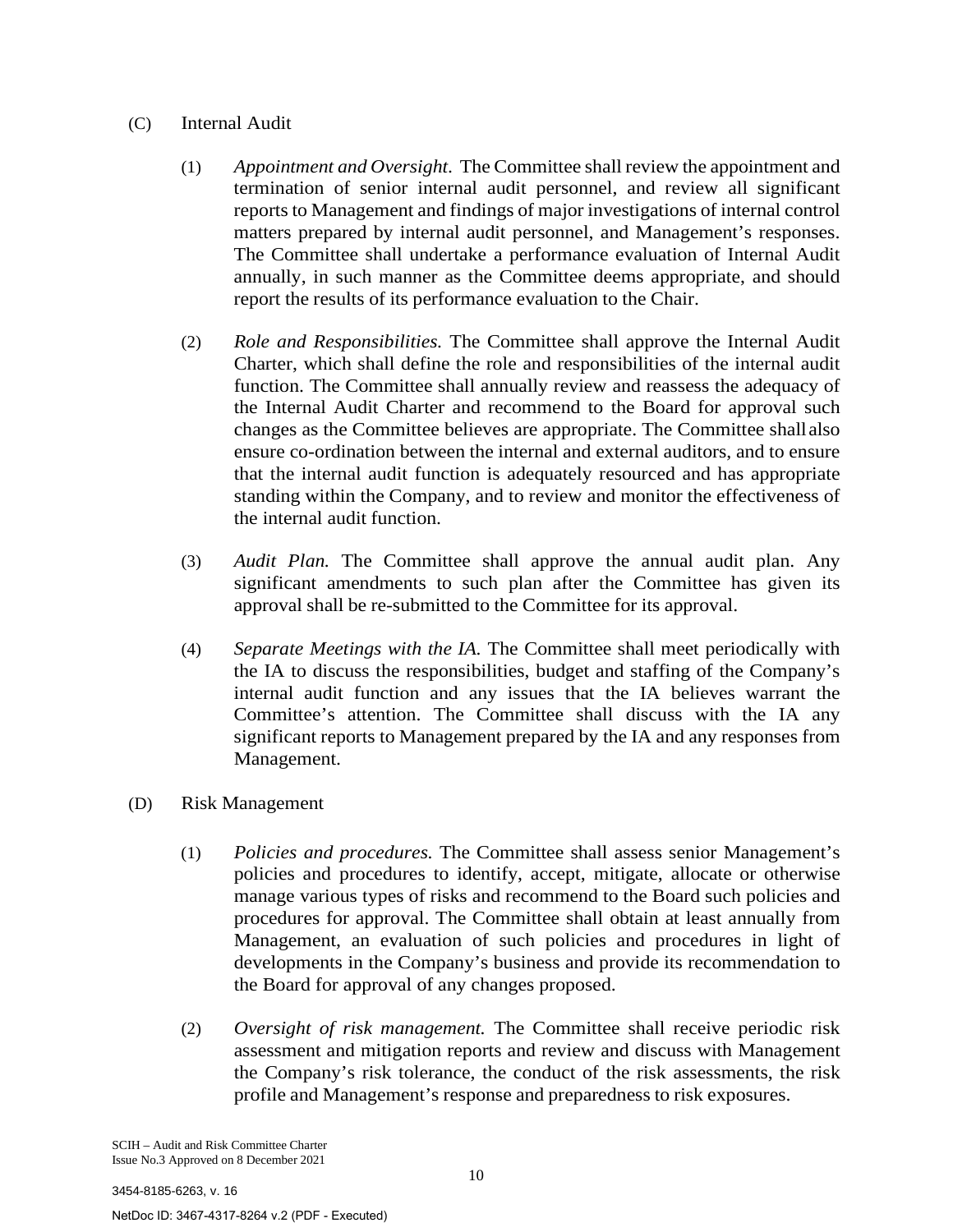# **V. Other Powers and Responsibilities**

- (1) The Committee shall discuss with Management and the independent auditor the Company's earnings press releases (with particular focus on any "pro forma" or "adjusted" non-GAAP information), as well asfinancial information and earnings guidance provided to analysts and rating agencies. The Committee's discussion in this regard may be general in nature (i.e., discussion of the types of information to be disclosed and the type of presentation to be made) and need not take place in advance of each earnings release or each instance in which the Company may provide earnings guidance.
- (2) The Committee shall (a) review all related party transactions as reported to the Committee for fairness and reasonableness, on an ongoing basis and all such transactions must be approved by the Committee, without further approval by the Board; and (b) note management reports related to transactions that are not related party transactions requiring the Committee's approval but that involve a party connected to Melco or Melco International. Certain transactions considered material by the Company will require approval of the Committee. Related party transactions requiring the approval of the Committee are those that are "material" to the Company or to the relevant related party. The Committee may by decision made in writing delegate its approval power in relation to related party transactions to the Chair.
- (3) The Committee shall also review the Company's financial controls, internal control and risk management systems, and discuss with Management the system of internal control and ensure that Management has discharged its duty to have an effective internal control system including the adequacy of resources, staff qualifications and experience, the Company's accounting and financial reporting function, and their training programs and budget.
- (4) The Committee shall discuss with Management and the independent auditor any correspondence from or with regulators or governmental agencies, any employee complaints or any published reports that raise material issues regarding the Company's financial statements, financial reporting process, accounting policies or internal audit function.
- (5) The Committee shall discuss with the Company's head of legal function or outside counsel any legal matters brought to the Committee's attention that could reasonably be expected to have a material impact on the Company's financial statements.
- (6) The Committee shall request assurances from Management, the independent auditor and the IA that the Company's foreign subsidiaries and foreign affiliated entities, if any, are in conformity with applicable legal requirements,

NetDoc ID: 3467-4317-8264 v.2 (PDF - Executed)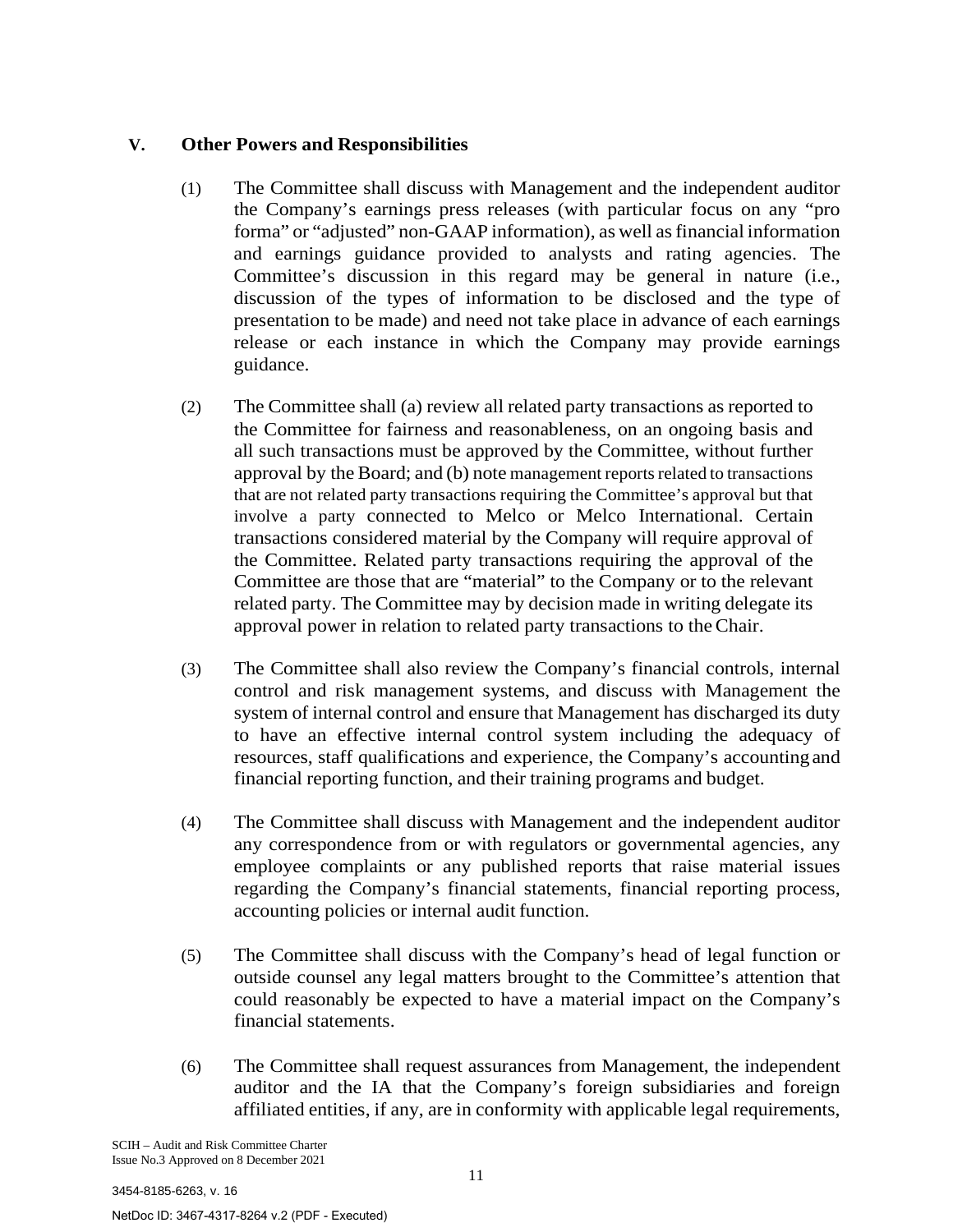including disclosure of affiliated party transactions.

- (7) The Committee shall establish and oversee procedures for (i) the receipt, retention and treatment of complaints received by the Company regarding accounting, internal accounting controls or auditing matters or suspected violations of applicable laws, rules, regulations or policies of the Company and (ii) the confidential, anonymous submission by employees of the Company, or those that work for the Company but are not employees, of concerns regarding questionable accounting, auditing and federal securities law matters, as set forth in the "Procedure for Handling Complaints and Whistleblowing".
- (8) The Committee, through its Chair, shall report regularly to, and review with, the full Board any issues that arise with respect to the quality or integrity of the Company's financial statements, including the oversight of the independent auditor, the review of the financial statements and related material, the internal audit process and the procedure for receiving complaints regarding accounting, internal accounting controls, auditing or other related matters, the performance and independence of the Company's independent auditor, the performance of the Company's internal audit function, or any other matter the Committee determines is necessary or advisable to report to the Board. The Committee may ask questions or request information from any audit committee of a Company subsidiary (if any) in relation to any of the above matters. In the event that the Committee receives any questions or issues raised by any audit committee of a Company subsidiary (if any) in relation to any of the above matters, the Committee shall discuss such matters with such subsidiary's audit committee as appropriate.
- (9) The Committee shall review any material information regarding the quality or integrity of the financial statements of the Company which is brought to its attention by the Company's Disclosure Committee and, in consultation with such members of the Company's Disclosure Committee which it considers appropriate, decide whether such information should be disclosed to the public in accordance with the Company's relevant policies and/or whether a filing should be made with the relevant authorities.
- (10) The Committee shall report to the Board periodically on all matters for which the Committee has responsibility.
- (11) The Committee shall undertake and review with the Board an annual performance evaluation of the Committee, which shall compare the performance of the Committee with the requirements of this Charter and set forth the goals and objectives of the Committee for the upcoming year. Such evaluation shall include an assessment of whether the Committee members have sufficient time and resources to properly discharge their duties and responsibilities as members of the Committee. The Committee shall conduct

NetDoc ID: 3467-4317-8264 v.2 (PDF - Executed)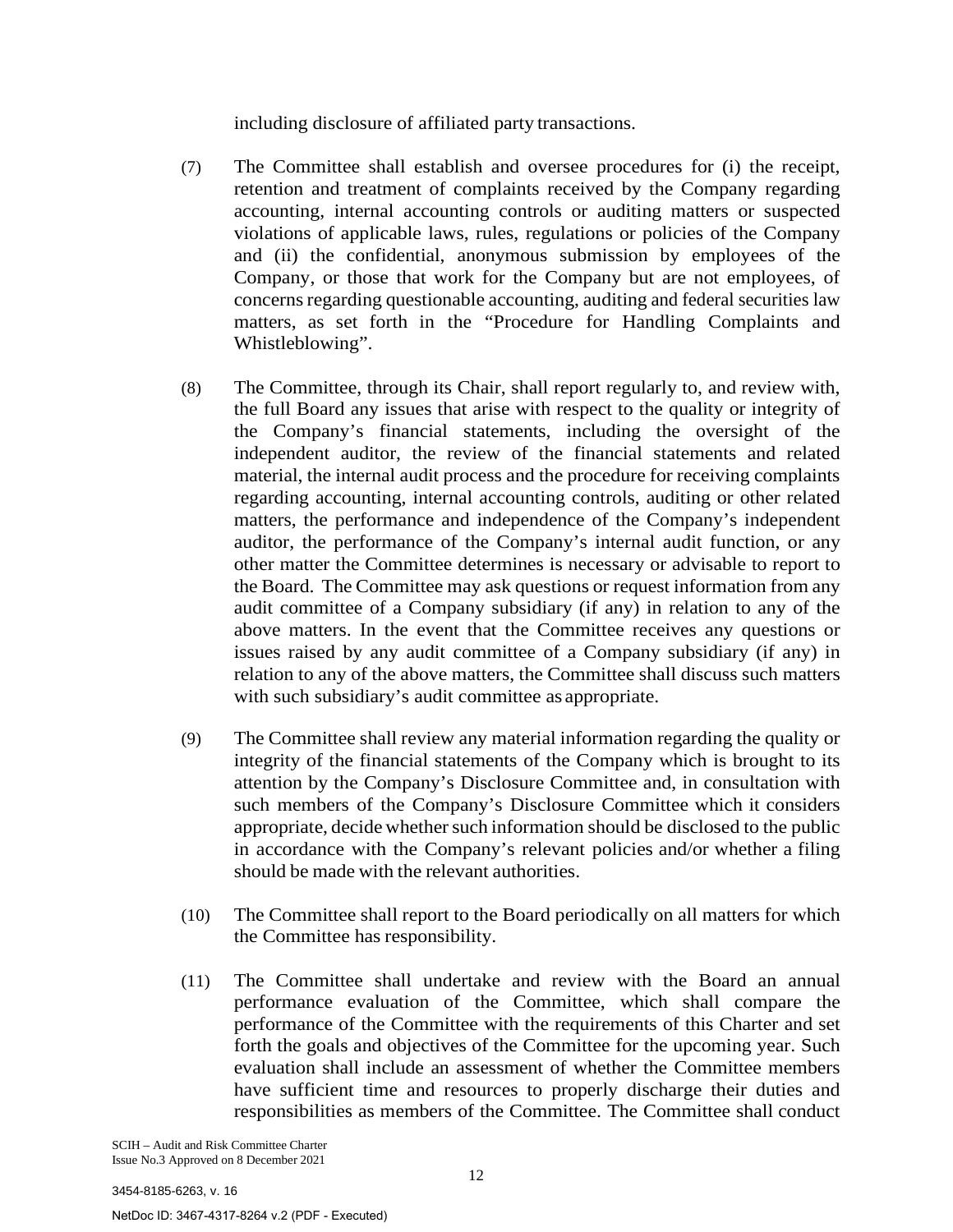such performance evaluation in such manner as the Committee and the Board deem appropriate, and may report the results of its performance evaluation through an oral report by the Chair of the Committee or any other member of the Committee designated by the Committee to make this report.

- (12) The Committee shall annually review and reassess the adequacy of this Charter and recommend to the Board for approval such changes as the Committee believes are appropriate.
- (13) The Committee shall exercise such other powers and perform such other duties and responsibilities as are incidental to the purposes, duties and responsibilities specified herein and as may from time to time be delegated to the Committee by the Board.
- (14) In the event of any overlap between the duties and responsibilities of the Committee (which is concerned with the legal and regulatory oversight of the financial statements of the Company, including the oversight of the independent auditor, the review of the financial statements and related material, the internal audit process and the procedure for receiving complaints regarding accounting, internal accounting controls or auditing matters), those of the Company's Compensation Committee, (which is concerned with compensation matters), and those of the Company's Nominating and Corporate Governance Committee (which is concerned with matters outside the purview of the two other committees), all three committees shall use their best efforts to cooperate in the performance of such duties and responsibilities.
- (15) The Committee shall review arrangements by which employees of the Company can use, in confidence, to raise concerns about possible improprieties in financial reporting, internal control or other matters. The Committee should ensure that proper arrangements are in place for the fair and independent investigation of such matters and for appropriate follow-up action; and act as the key representative body for overseeing the Company's relationship with the independent auditor.
- (16) The Committee should make available its charter, explaining its role and the authority delegated to it by the Board by including it on the Company's website.

# **VI. Delegation of Duties**

The Committee may create one or more subcommittees and may delegate, in its discretion, all or a portion of its duties and responsibilitiesto such subcommittee. The Committee may delegate to one or more designated members of the Committee the authority to grant pre-approvals of audit and non-audit services pursuant to Section 10A(i)(3) of the Exchange Act and any related rules promulgated thereunder by the SEC, which pre-approvals shall be presented to the full Committee at the next